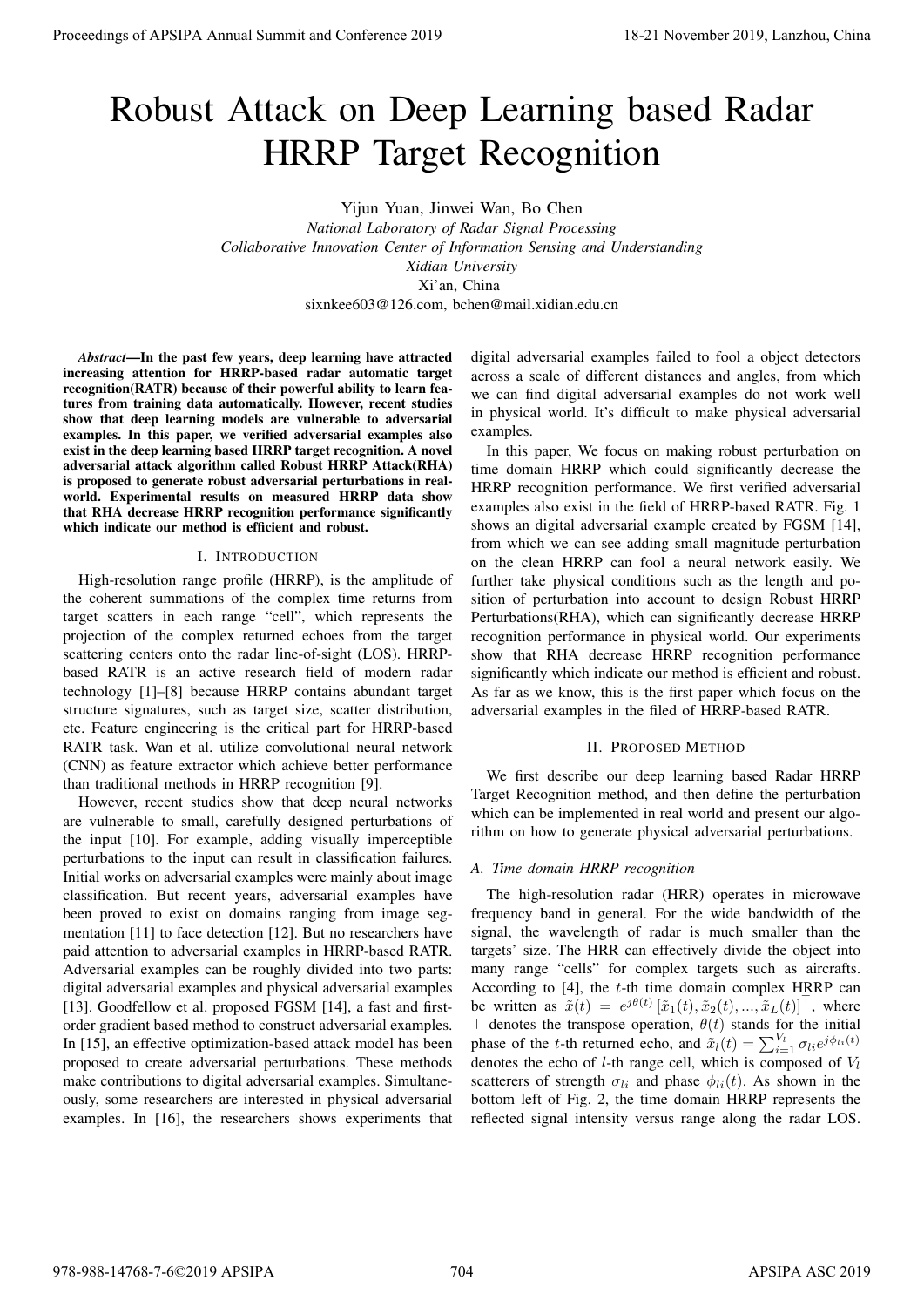

Fig. 1. This is a adversarial example in HRRP RATR. The left image shows the HRRP of an An-26 plane. The middle image is the adversarial perturbation created by FGSM. The right image shows the adversarial example has been misclassified as Yark-42 plane.

The *t*-th time domain real HRRP can be defined as

$$
x(t) = [|\tilde{x}_1(t)|, |\tilde{x}_2(t)|, ..., |\tilde{x}_L(t)|]^\top
$$
 (1)

where  $|\cdot|$  means taking absolute value.

## *B. Robust Perturbation for HRRP recognition*

Firstly, We specify some of the notations used in this paper. Let *x* be the clean real HRRP, *y* denote the class of HRRP, *y<sub><i>gt*</sub> denotes the groud true class of the HRRP. Let  $y = f_{\theta}(x)$ be the neural network.  $\theta$  is the parameters of neural network. Given a HRRP *x*, the probability of class y predicted by the network is  $p(y|x)$ .  $y_{pred} = \arg \max_{y} p(y|x)$  is the predicted class of *x*.  $L(x, y)$  denotes the loss function for training the network.  $x^* = x + \delta$  is the adversarial examples changed from  $x$ .  $\delta$  represents the perturbation we need to learn. Which should be noted is that  $\delta$  is universal. Different from [14] which need to compute perturbation for each images, different input have different perturbation, our perturbation can apply to any input. If the attack succeed,  $f_{\theta}(x^*) \neq y_{gt}$ , and this can called untarget attacks. If we specified the class of the adversarial example, then this would be called target attacks.

We consider the problem generating robust perturbation as a optimization problem.

$$
\min \quad D(x+\delta, x), \quad \text{s.t.} \quad f_{\theta}(x+\delta) = y_t \tag{2}
$$

*D* is a distances metric function, for example, we can use  $L_2$  to measure the distances between adversarial example and clean example. Similar to [15], we use Lagrangian-relaxed method to reformulate optimization problem.

$$
\underset{\delta}{\text{argmin}} \quad L\left(f_{\theta}(x+\delta), y_t\right) + \lambda \|\delta\|_p \tag{3}
$$

Where *L* represents the most common loss function for classification, cross entropy loss,  $y_t$  is the target class(the class we expect the adversarial example to be),  $\lambda$  is a hyper-parameter that controls the regularization of the perturbation. Follow the method above, we can only make digital adversarial attacks. Next, we should consider some environmental constraints. By default, *δ* will cover the whole range of the HRRP. So the perturbation added to the target(plane) would be out of the target which is not feasible. The perturbation should be added only on target area for the actual situation. So, we

adopt Constant False Alarm Rate(CFAR) [17] to find the target region which the perturbation should be put on. We feed time domain HRRP to the algorithm and then get the range of target region. Another physical condition we should consider is perturbation length. It's easy to know small range perturbation is easier to implement than wide range perturbation in real world. So we set a hyper-parameter *l* as the length of the perturbation. In our experiments,  $l \in [8, 12, 16, 32]$ . Then the perturbation should be a small part of target region. Because our goal is to generate robust perturbation, we expect the perturbation can be placed in any position in target region. In training and test time, we randomly choose a position in target region to place perturbation with specified length. Specifically, we employ a mask to project the perturbation on target with certain length. Mask is a vector whose dimentions are same as *x*(clean HRRP). We fill ones in the range where perturbation is added while fills zeros in other place. Let  $M_x$  be the mask of *x*,  $\delta_0 = M_x \cdot \delta$  be the perturbation added mask. Then our optimization problem become

$$
\underset{\delta}{\text{argmin}} \quad L\left(f_{\theta}(x+\delta_0), y_t\right) + \lambda \|\delta\|_p \tag{4}
$$

We called our attack method robust perturbation HRRP(RHA). The whole process has been showed in Fig. 2.

### III. EXPERIMENTS

#### *A. Measured data*

We examine the recognition performance of our method on the 3-class measured data, Yark-42, Cessna Citation S/II and An-26, among which Yark-42 is a large and medium-sized jet aircraft, Cessna Citation S/II a small-sized jet aircraft and An-26 a medium-sized propeller aircraft. The radar works on Cband with a bandwidth of 400 MHz and the range resolution is about 0.375 m. The parameters of the radar and airplane targets are shown in Table I and the projections of target trajectories onto the ground plane are shown in Fig. 3.

The training and test datasets are selected following two principles. Firstly, the training dataset should cover almost all of the target-aspect angles. Secondly, the elevation angles of the training and the test dataset are different. Therefore, we select the 5-th and the 6-th segments of An-26, the 6-th and the 7-th segments of Cessna Citation S/II and the 2-rd and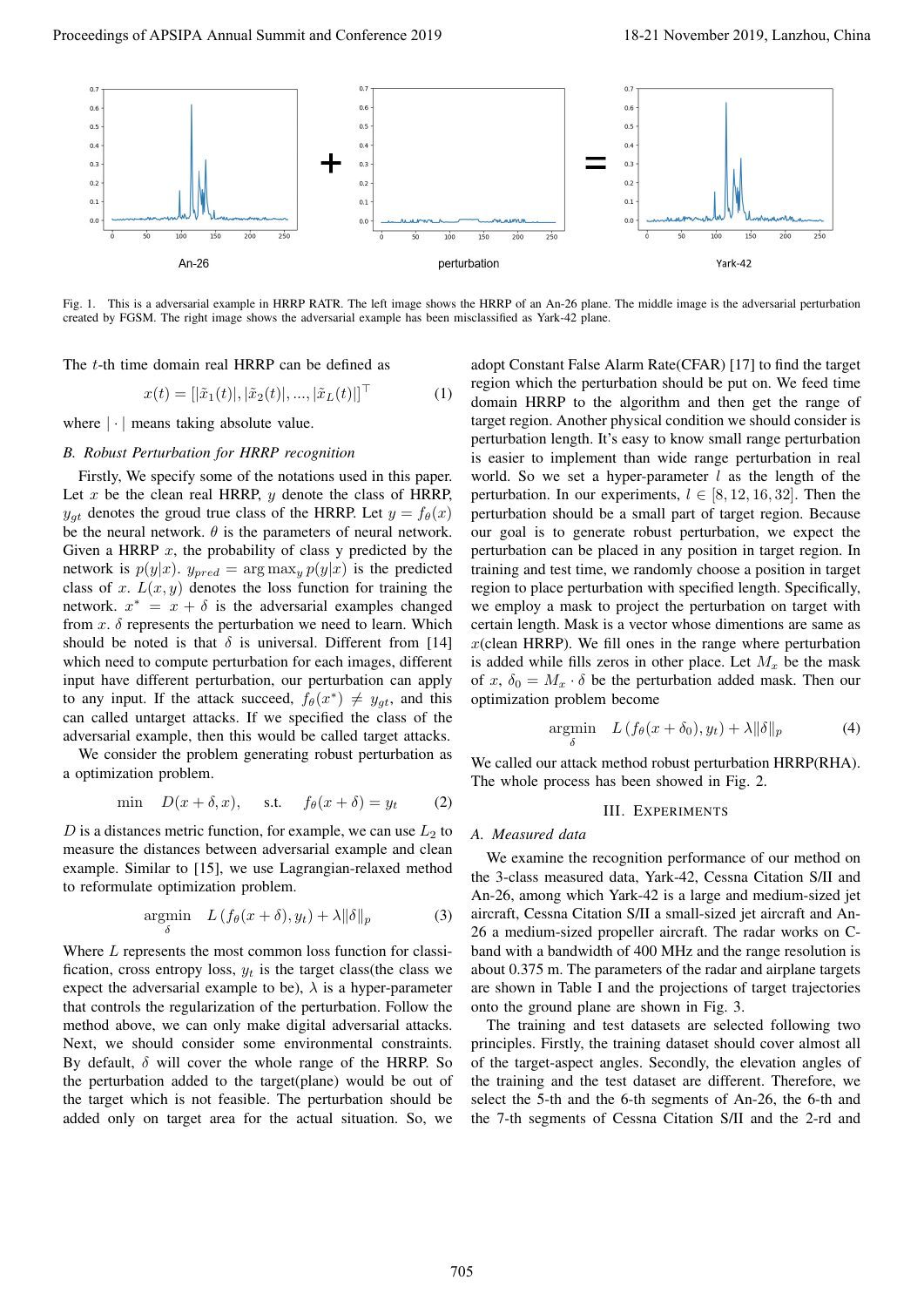

Fig. 2. The main idea of RHA. Black arrows represent the path of forward propagation, red arrows represent the path of backward propagation.

TABLE I PARAMETERS OF RADAR AND PLANES

| Radar parameters     | Center freq.     | 5520 MHz       |           |
|----------------------|------------------|----------------|-----------|
|                      | <b>Bandwidth</b> | <b>400 MHz</b> |           |
| <b>Planes</b>        | Length(m)        | Width(m)       | Height(m) |
| $Yark-42$            | 36.38            | 34.88          | 9.83      |
| An-26                | 23.80            | 26.20          | 9.83      |
| Cessna Citation S/II | 14.40            | 15.90          | 4.57      |

the 5-th segments of Yak-42 as training samples, and the rest segments are taken as test samples. More concretely, there are totally 140,000 training samples and 5,200 test samples involved in our experiments.

#### *B. Classifier*

To prove our method can be applied to different classifiers, we choose two basic deep learning models, MLP and CNN. The MLP we choose has only one hidden layer for the base classifier. Similar to [9], our CNN is composed of two convolution layers and one fully connected layer. Table II show the detailed architecture of MLP and CNN we used. Let *f<sup>m</sup>* be the feature map got from fully connected layer. Then *f<sup>m</sup>* goes into a softmax layer to classify HRRP. The output of softmax function

$$
p(y|x) = \frac{exp(\theta^{cT}f_m)}{\sum_{j=1}^{C} exp(\theta^{jT}f_m)}
$$
(5)

represent the probability for each class. We choose the class with the highest probability as our classification result.

## *C. Attack effects*

In this section, we will evaluate our method proposed above with different classifier. We report our RHA attack effects with different perturbation length and different classifier. Then, we plot some examples which attack successfully.

The test recognition rates for clean HRRP is 91%, 90% for MLP and CNN. We use Adam optimizer to optimize our

TABLE II ARCHITECTURE OF THE CLASSIFIERS

| MLP     |               | <b>CNN</b>       |                       |
|---------|---------------|------------------|-----------------------|
| laver   | parameters    | laver            | parameters            |
| Linear  | units $= 256$ | Conv2d           | $kernel=1.9 stride=2$ |
| Relu    |               | <b>BatchNorm</b> |                       |
| Linear  | units $=$ 3   | Relu             | -                     |
| Softmax |               | Conv2d           | $kernel=1.9 stride=2$ |
|         |               | <b>BatchNorm</b> | -                     |
|         |               | Relu             | -                     |
|         |               | Linear           | units $=$ 3           |
|         |               | Softmax          |                       |



Fig. 3. Projections of target trajectories onto the ground plane. (a) An-26; (b) Cessna Citation S/II; and (c) Yark-42.

perturbation. In test time, we randomly put the perturbation in the target region with specific length. Then we recalculate the recognition rates for these adversarial examples.

Table III show the average recognition rate for adversarial example generate by RHA. From which we can find the average recognition rate decrease rapidly as the perturbation length increase. For MLP, the recognition rate drop from 91% to 51.1% when the perturbation length be 32. The recognition rate drop from 90% to 45.7% when the perturbation length be 32 for CNN. We can see RHA is efficient and robust.

Fig. 4 and Fig. 5 shows some adversarial examples which attack successfully for MLP and CNN, in which "GT" represents groud truth for clean HRRP, "Preds" represents the classifier's prediction for the adversarial example, "probs" represents classifier's confidence. The right most image in Fig. 4 and Fig. 5 shows the perturbation for each classifier which was learned by RHA. From which we can see the magnitude of perturbation is so small that when it be added to clean HRRP, we can't find it out. But it could make the recognition accuracy drop sharply.